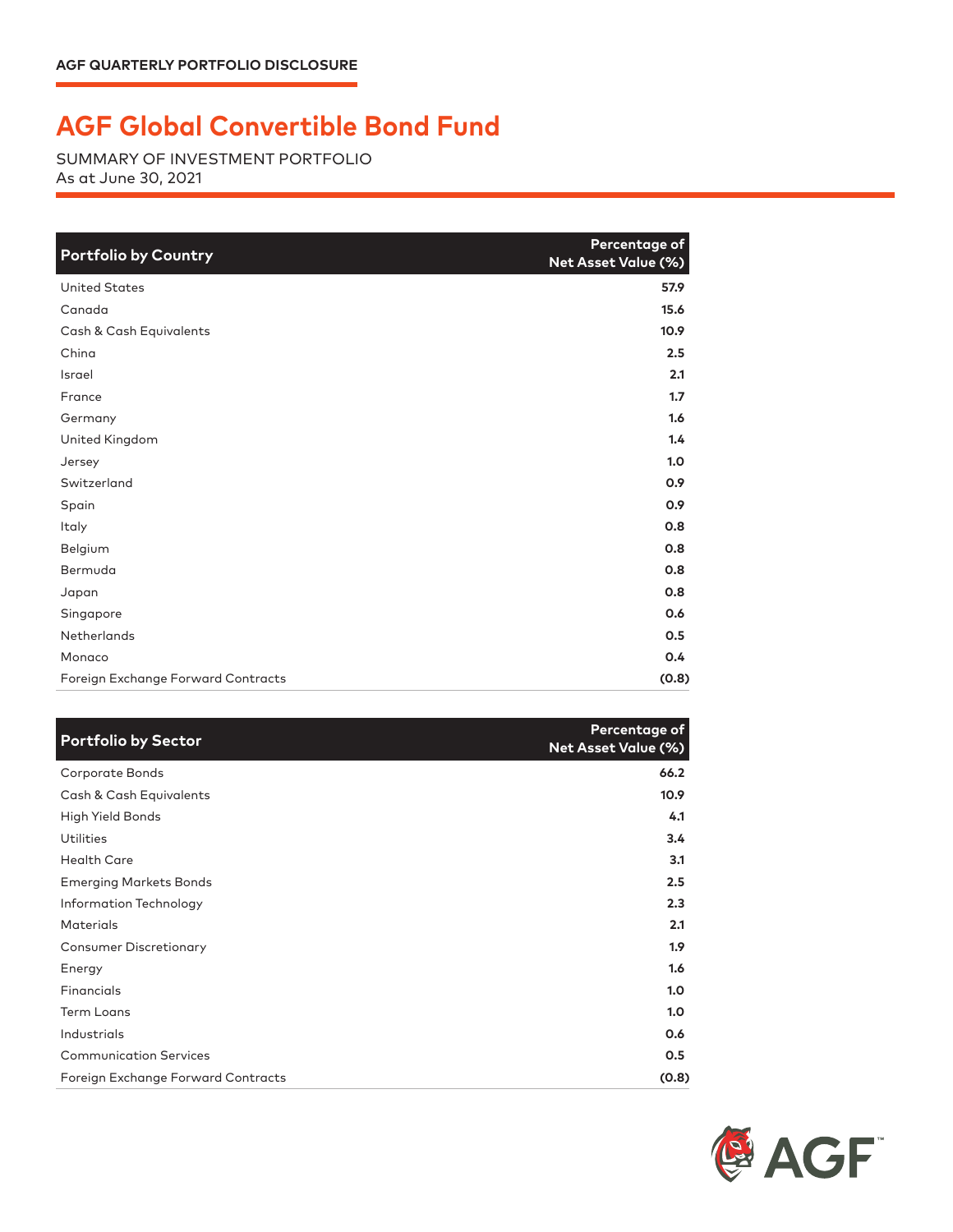## **AGF Global Convertible Bond Fund (continued)**

SUMMARY OF INVESTMENT PORTFOLIO As at June 30, 2021

| <b>Portfolio by Asset Mix</b>      | Percentage of<br>Net Asset Value (%) |
|------------------------------------|--------------------------------------|
| United States Fixed Income         | 45.7                                 |
| International Fixed Income         | 16.3                                 |
| United States Equity               | 12.2                                 |
| Canadian Fixed Income              | 11.8                                 |
| Cash & Cash Equivalents            | 10.9                                 |
| <b>Canadian Equity</b>             | 3.8                                  |
| International Equity               | 0.5                                  |
| Foreign Exchange Forward Contracts | (0.8)                                |

| Portfolio by Credit Rating" | Percentage of<br>Net Asset Value (%) |
|-----------------------------|--------------------------------------|
| AA                          | (0.1)                                |
| A                           | 14.2                                 |
| BBB                         | 8.1                                  |
| <b>BB</b>                   | 11.4                                 |
| B                           | 10.1                                 |
| CCC                         | 0.9                                  |
| Not Rated                   | 52.1                                 |

| <b>Top Holdings</b>                     | Percentage of<br><b>Net Asset Value (%)</b> |
|-----------------------------------------|---------------------------------------------|
| Cash & Cash Equivalents                 | 10.9                                        |
| Algonquin Power & Utilities Corporation | 2.1                                         |
| Pioneer Natural Resources Company**     | 1.5                                         |
| Danaher Corporation                     | 1.4                                         |
| Anthem Inc.**                           | 1.4                                         |
| IAC FinanceCo Inc.**                    | 1.4                                         |
| 2020 Cash Mandatory Exchangeable Trust  | 1.3                                         |
| Air Canada**                            | 1.3                                         |
| Cheniere Energy Inc.**                  | 1.2                                         |
| HelloFresh SE**                         | 1.1                                         |
| Microchip Technology Inc.**             | 1.1                                         |
| <b>Cardinal Energy Limited</b>          | 1.1                                         |
| Avantor Inc.                            | 1.1                                         |
| Accolade Inc.**                         | 1.0                                         |
| JPMorgan Chase Bank NA**                | 1.0                                         |
| Harvest International Company**         | 1.0                                         |